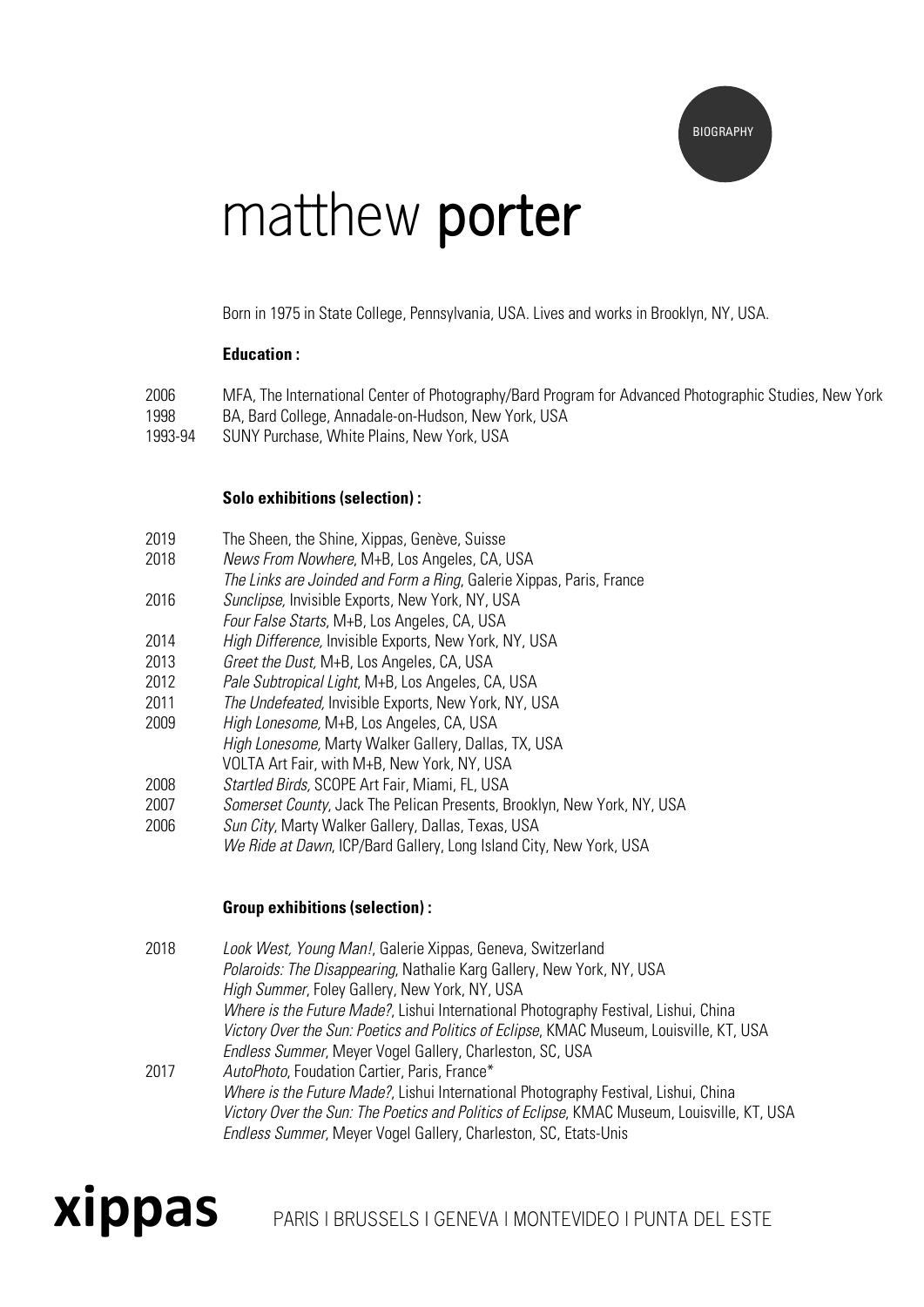

| 2016 | A Matter of Memory: Photography as Object in the Digital Age, George Eastman Museum, Rochester, NY,<br><b>USA</b>   |
|------|---------------------------------------------------------------------------------------------------------------------|
|      | A Verdant Summer, Taymour Grahne, NY, USA                                                                           |
|      | High Summer, Foley Gallery, New York, NY, USA                                                                       |
|      | What's Up, Soho Revue, London, UK                                                                                   |
|      | Art Bandini, Arturo Bandini, Los Angeles, CA, USA                                                                   |
|      | Entry Point, Daniel Arts Center, Great Barrington, MA, USA                                                          |
| 2015 | Russian Doll, M+B, Los Angeles, CA, USA                                                                             |
|      | Under Construction – New Positions in American Photography, Pioneer Works Center for Art and Innovation,            |
|      | Brooklyn, NY, USA                                                                                                   |
| 2014 | Altarations: Built, Blended, Processed, University Galleries, Florida Atlantic University, USA *                    |
|      | Me and Benjamin, Galerie Xippas, Paris, France                                                                      |
|      | Stills, Michael Lowe Gallery, Cincinnati, OH, USA                                                                   |
|      | Under Construction – New Positions in American Photography, Foam, Amsterdam, The Netherlands                        |
| 2013 | House of Vetti, Koenig & Clinton, New York, NY, USA                                                                 |
|      | Spook Rock Road Josephine Meckseper, Steven Parrino, Mattew Porter, Richard Prince, Blair Thurman and               |
|      | Kaz Oshiro, Galerie Franz Elbaz, Paris, France                                                                      |
| 2012 | After Photoshop, The Metropolitan Museum of Art, New York, NY, USA                                                  |
|      | There's Something Happening Here, Brancolini Grimaldi, London, UK                                                   |
| 2011 | Brooklyn to Nashville, ZeiherSmith pop-up gallery, Nashville, TN, USA                                               |
|      | US EST, curated by Soo Kim, Pepin Moore, Los Angeles, CA, USA<br>On Wheels, brand 10 art space, Fort Worth, TX, USA |
| 2010 |                                                                                                                     |
|      | Perspectives 2010, curated by Brian Wallis, International Center of Photography Museum, New York, NY,<br><b>USA</b> |
|      | New Work New York, curated by Tim Barber, Levi's Photo Workshop, New York, NY, USA                                  |
|      | The Exquisite Landscape, ICP Educational Gallery, New York, NY, USA                                                 |
|      | Unframed, curated by Neville Wakefield, ACRIA Benefit Auction, New York, NY, USA                                    |
| 2009 | Blind Spot Magazine Benefit Auction, X Initiative, New York, NY, USA                                                |
|      | (super)natural, New York Photo Festival, Brooklyn, NY, USA *                                                        |
|      | The Noble Savage and the Little Tramp, commissariat de Hannah Whitaker, Mount Tramper Arts, Mount                   |
|      | Tremper, NY, USA                                                                                                    |
|      | Meet & Cake, Roos Arts; Rosendale, NY, USA                                                                          |
| 2008 | The World Is All, That Is The Case, curated bt Arthur Ou, Hudson Franklin, New York, NY, USA                        |
|      | The Allegory of the Mountain, Mahan Gallery, Columbus, OH, USA                                                      |
|      | Things Are Strange, New Century Artists, New York, NY, USA                                                          |
|      | Group Hug, Marty Walker Gallery, Dallas TX, USA                                                                     |
| 2007 | The Interactive Landscape, Mount Tremper Arts Festival, Mount Tremper, New York, NY, USA                            |
|      | <b>UNSEEN, Arnhem Mode Bienniale, Arnhem, The Netherlands</b>                                                       |
| 2005 | Art + Commerce Festival of Emerging Photographers, curated by Charlotte Cotton, The Tobacco Warehouse,              |
|      | Brooklyn, NY, USA                                                                                                   |
|      | MFA Group Show, The Internationl Center of Photography, New York, NY, USA                                           |

# **Curatorial projects :**

2014 Soft Target, organized with Phil Chang, M+B, Los Angeles, CA, USA X+1, At Large Magazine, Vol.1

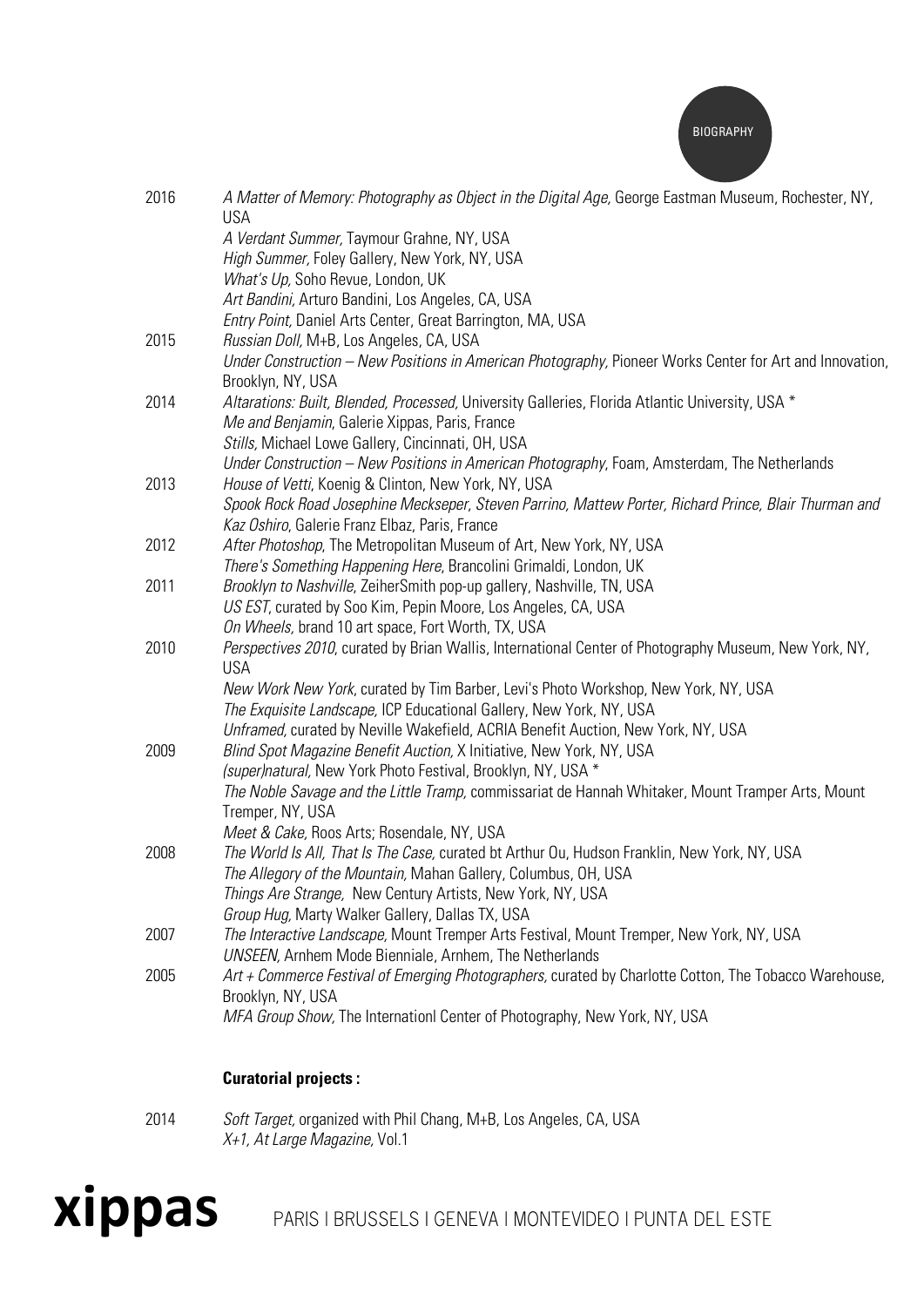

- 2012 The Crystal Chain, Invisible Exports, New York, NY, USA Blind Spot Magazine, Issue 45, curated by Hannah Whitaker
- 2010-11 Bedtime for Bonzo, M+B Gallery, Los Angeles, CA, USA
- 2010 Seven Summits, Mount Tremper Arts, Catskills, NY, USA \* Photo Contest, Canteen Magazine, Issue 6, forum, collaboration with The Brooklyn Museum's Arnold Lehman

## \* catalogue **Bibliography :**

| 2016 | Lehman, Clair. Matthew Porter, Artforum.com Critics' Picks, December                                |
|------|-----------------------------------------------------------------------------------------------------|
|      | Wagley, Catherine. Four False Starts at M+B, Photograph Magazine, May/June                          |
|      | Zellen, Jody. Recommended Exhibitions, ArtScene, March                                              |
|      | Samson, Jonah. Matthew Porter's Four False Starts' Exhibition, Cool Hunting, February 9             |
| 2015 | Paradoxical Abstraction, Artpress, March                                                            |
|      | Coldberg, Jorg. Matthew Porter's Archipelago, Conscientious Photography Magazine                    |
|      | Sunshine Noir, At Large Magazine, Vol. 2                                                            |
|      | W. Rod Faulds and Jeanie Ambrosio, Alternations, Florida Atlantic University                        |
| 2014 | Fiske, Courtney. Matthew Porter, Artforum.com Critics' Picks, April                                 |
|      | Heinrich Will. Matthew Porter: High Difference at Invisible-Exports, Observer.com, April            |
|      | <i>Under Construction, Foam Magazine, issue #38</i>                                                 |
| 2013 | Balhetchet, Sophie. Pale Subtropical Light, HotShoe, Winter Issue                                   |
|      | Wagley, Catherine. Matthew Porter: Greet the Dust, photography, October Issue                       |
|      | Still Life Comparison, IMA Magazine, Winter, Volume 6                                               |
|      | Rosenberg, David. Avoiding Pigeonholes : From Muscle Cars to Jane Fonda Recreations, Slate, July 18 |
|      | Segal, David. ART: Hot Wheels In Hot Pursuit Of Artifice, The New York Times, January 13            |
|      | 500 Words, interview with lan Svenonius, Artforum.com, January                                      |
| 2012 | All That is Solid Melts Into Air, Conveyor Magazine, Issue 3                                        |
|      | 500 Words, interview with Robert Buck, Artforum.com, February 7                                     |
| 2011 | Paddle8 blog, quest contributor                                                                     |
|      | Studio with Red Bag: Various Interviews, Triple Canopy, Issue 12                                    |
|      | Diehl, Travis. Bedtime for Bonzo, Artforum.com Critics' Picks, January                              |
| 2010 | Johnson, Ken. <i>Riffs on Photography (I Am Not Always a Camera)</i> , The New York Times, July     |

## **Catalogues :**

- 2017 Autophoto, Cartier Foundation, Paris
- 2016 Hostetler, Lisa. A Matter of Memory, Eastman House
- 2015 Cotton, Charlotte, Photography is Magic, Aperture Books
	- Both Sides of Sunset, Metropolis Books

## **Monographs :**

- 2019 Matthew Porter: The Heights, text by Rachel Kushner, ed. Aperture Books
- 2016 Hostetler, Lisa. A Matter of Memory, Eastman House
- 2015 Archipelago, published by MACK Books



**xippas** PARIS | BRUSSELS I GENEVA | MONTEVIDEO | PUNTA DEL ESTE